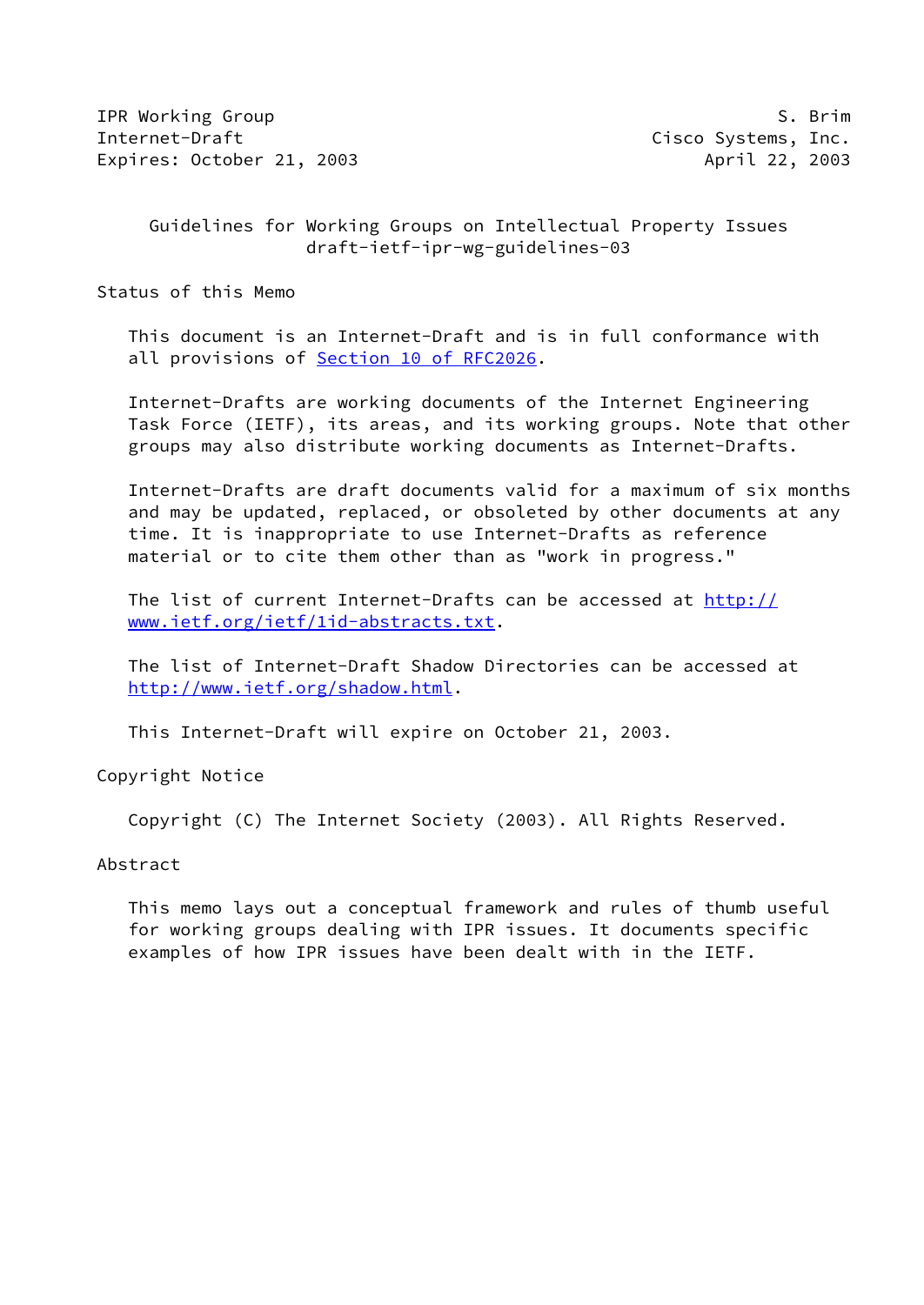# Internet-Draft WG IPR Guidelines Moment April 2003

# Table of Contents

| $\perp$ .         |                                                                                                  |  |  |  |  |
|-------------------|--------------------------------------------------------------------------------------------------|--|--|--|--|
| 2.                | The Problem $\ldots \ldots \ldots \ldots \ldots \ldots \ldots \ldots \ldots \quad \underline{3}$ |  |  |  |  |
| $\underline{3}$ . |                                                                                                  |  |  |  |  |
| $\overline{4}$ .  |                                                                                                  |  |  |  |  |
| 4.1               |                                                                                                  |  |  |  |  |
| 4.2               | IPS WG (IP Storage) $\ldots \ldots \ldots \ldots \ldots \ldots \ldots \frac{5}{2}$               |  |  |  |  |
| 4.3               |                                                                                                  |  |  |  |  |
| 4.4               | CDI WG (Content Distribution Internetworking) $\ldots \ldots$ 7                                  |  |  |  |  |
| 4.5               | VRRP (Virtual Router Redundancy Protocol) 7                                                      |  |  |  |  |
| 4.6               | Secure Shell (SecSH) $\ldots$ 8                                                                  |  |  |  |  |
| 4.7               | IDN (Internationalized Domain Name) $\cdots$ 8                                                   |  |  |  |  |
| $\overline{5}$ .  |                                                                                                  |  |  |  |  |
| 5.1               |                                                                                                  |  |  |  |  |
| 5.2               | When to think about IPR $\ldots$ 10                                                              |  |  |  |  |
| 5.3               | IPR as a Technology Evaluation Factor 10                                                         |  |  |  |  |
| 5.4               | Patents versus Pending Patents Applied For 11                                                    |  |  |  |  |
| 5.5               | Applicability: It's Hard to Prove a Negative $\frac{12}{1}$                                      |  |  |  |  |
| 5.6               |                                                                                                  |  |  |  |  |
| 5.7               | Third-Party Disclosure of IPR Claims 15                                                          |  |  |  |  |
|                   | 5.7.1 Third-Party Disclosure Advice 15                                                           |  |  |  |  |
| $\underline{6}$ . | Security Considerations $\ldots \ldots \ldots \ldots \ldots \ldots \frac{16}{16}$                |  |  |  |  |
| $\overline{1}$ .  |                                                                                                  |  |  |  |  |
|                   |                                                                                                  |  |  |  |  |
|                   |                                                                                                  |  |  |  |  |
|                   |                                                                                                  |  |  |  |  |
|                   | Intellectual Property and Copyright Statements 18                                                |  |  |  |  |
|                   |                                                                                                  |  |  |  |  |

 $\overline{\phantom{0}}$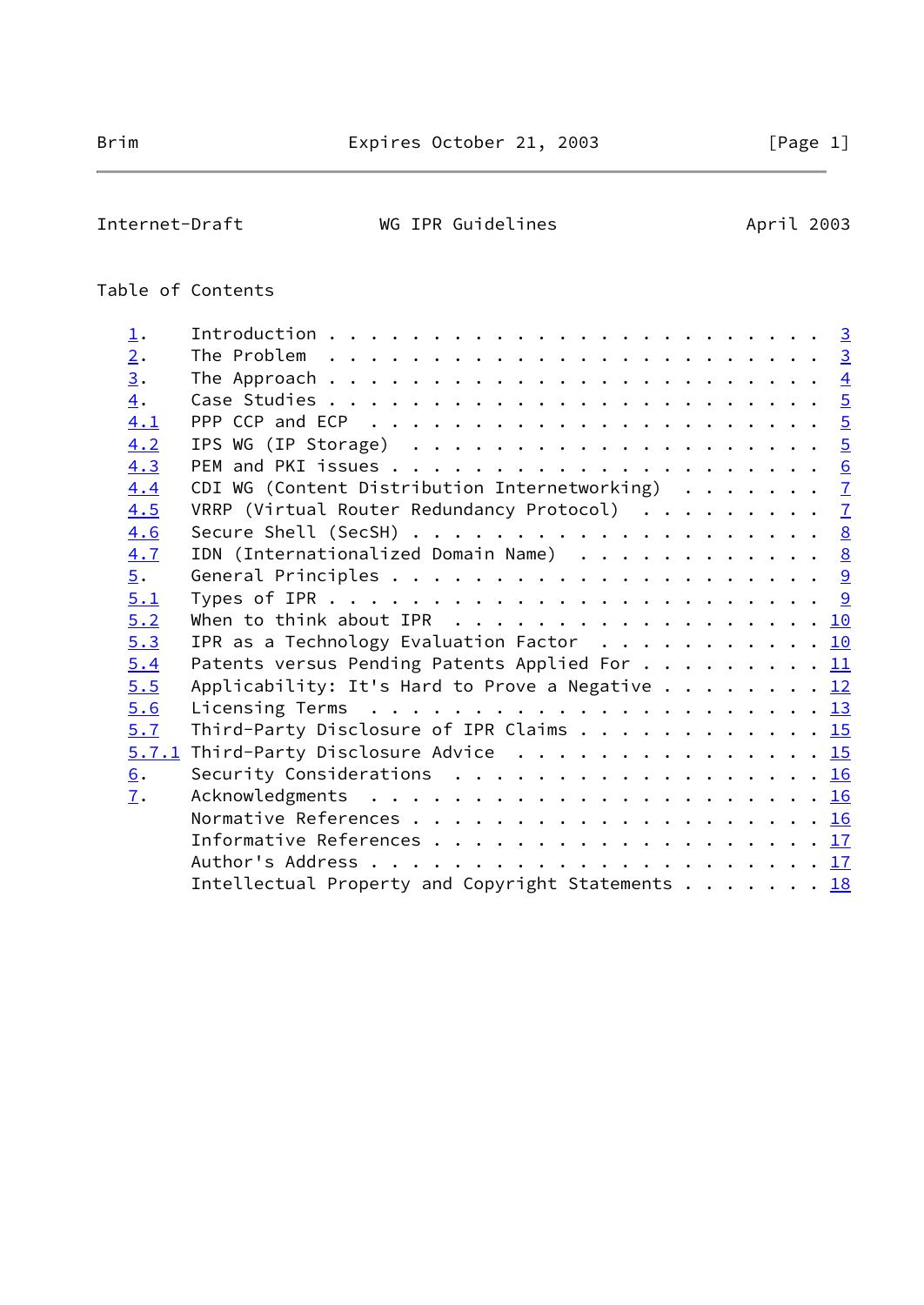Brim Expires October 21, 2003 [Page 2]

<span id="page-2-1"></span>Internet-Draft WG IPR Guidelines April 2003

# <span id="page-2-0"></span>[1](#page-2-0). Introduction

 This memo lays out a conceptual framework and rules of thumb to assist working groups dealing with IPR issues. The goal is to achieve a balance between the needs of IPR claimants and the implementers of the Internet which is appropriate to current times. As part of trying to distill out principles for dealing with IPR in IETF working groups, it provides case studies of working group IPR treatment. In other words, it documents the running code of the IETF process.

 This memo does not describe IPR procedures for document authors or IPR claimants. Those are covered in two other memos, on IPR in the IETF  $[3]$  and submission rights  $[4]$  $[4]$ . Rather, this memo is for working groups that are trying to decide what to do about technology contributions which have associated IPR claims.

<span id="page-2-2"></span>[2](#page-2-2). The Problem

 Traditionally the IETF has tried to avoid technologies which were "protected" through IPR claims. However, compromises have been made since before the IETF was born. The "common knowledge" of the IETF, that IPR-impacted technology was anathema, has never recognized that the Internet has run on IPR-impacted technologies from the beginning. Nowadays the majority of the useful technologies brought to the IETF have some sort of IPR claim associated with them.

 It will always be better for the Internet to develop standards based on technology which can be used without concern about selective or costly licensing. However, increasingly, choosing a technology which is not impacted by IPR over an alternative that is may produce a weaker Internet. Sometimes there simply isn't any technology in an area that is not IPR-impacted. It is not always the wrong decision to select IPR-impacted technology, if the choice is made knowingly, after considering the alternatives and taking the IPR issues into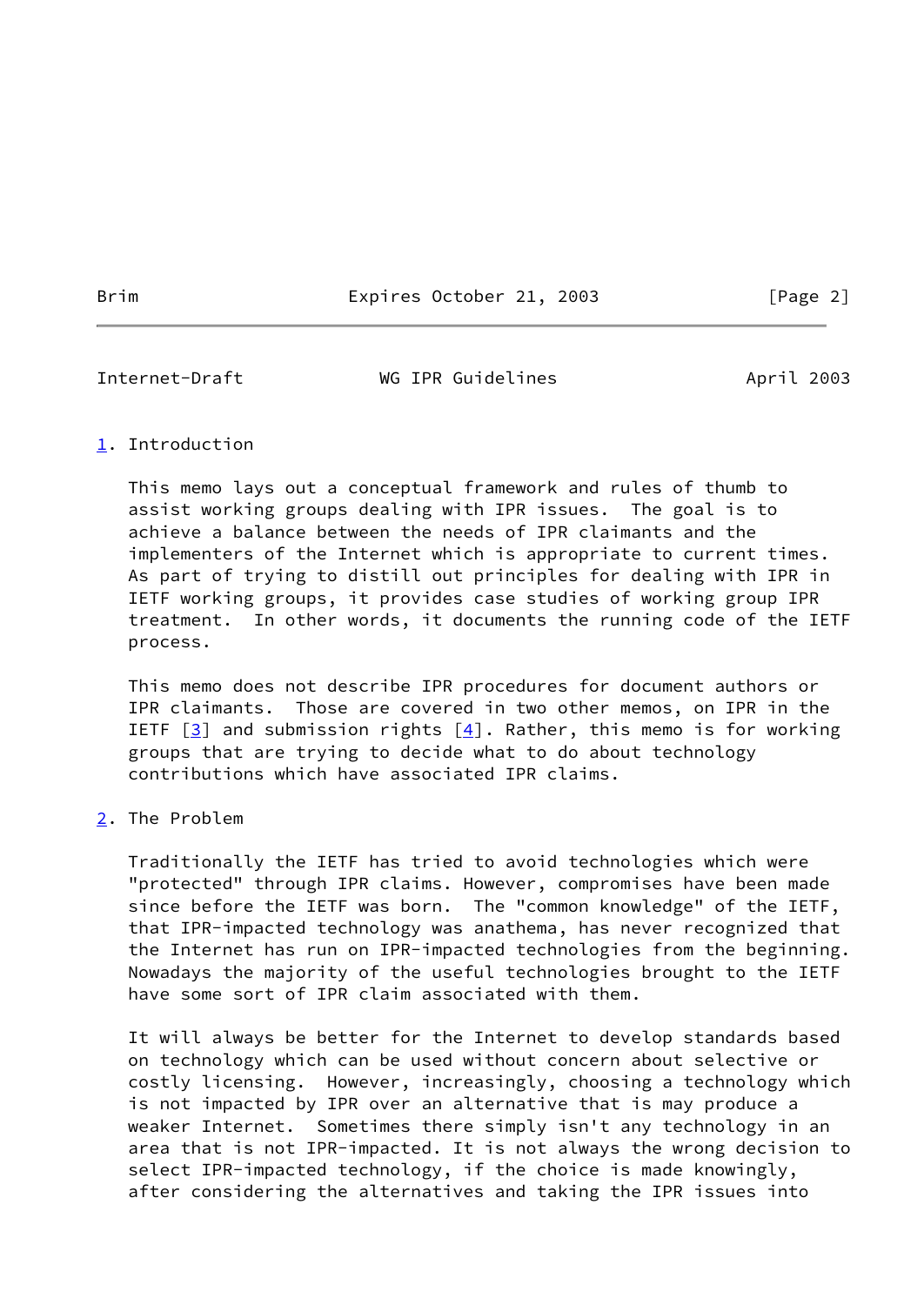account.

 The IETF is not a membership organization. Other standards making bodies may have membership agreements that member organizations must sign and adhere to in order to participate. Membership agreements may include strict procedures for dealing with IPR, or perhaps a requirement that technology must be licensed royalty-free. This is currently not possible in the IETF.

 Even if the IETF had membership agreements, they would be difficult to formulate in a way that covered IPR issues, because the IETF's work includes technology from other sources and because the IETF collaborates with organizations that work with different approaches

| Brim | Expires October 21, 2003 | [Page 3] |
|------|--------------------------|----------|
|------|--------------------------|----------|

<span id="page-3-0"></span>

Internet-Draft WG IPR Guidelines April 2003

 to intellectual property. The IETF can encounter four different IPR situations, at almost any time during the life of a document:

- o A document submitter notes their IPR claim regarding the contents of the document.
- o A non-submitter IETF participant claims that the contents of a document are covered by their (or their represented organization's) own IPR.
- o An IETF participant notes IPR that is claimed by an individual or organization with which neither an author of the document, nor the participant noting the IPR, have an affiliation.
- o An individual or organization that does not participate in the IETF, but that monitors its activities, discovers that a document intersects that individual's or organization's established or pending intellectual property claims. It may come forward right away, or wait and let the IETF work progress.

 In working group activities, the IETF does not have detailed rules for each situation. Working groups have essentially only one rule they can invoke -- about individuals not participating in activities related to a technology if they do not disclose known IPR. Beyond that a working group can only make recommendations and requests.

 Since every case is unique, and there are close to no general rules, working groups need a great deal of freedom in dealing with IPR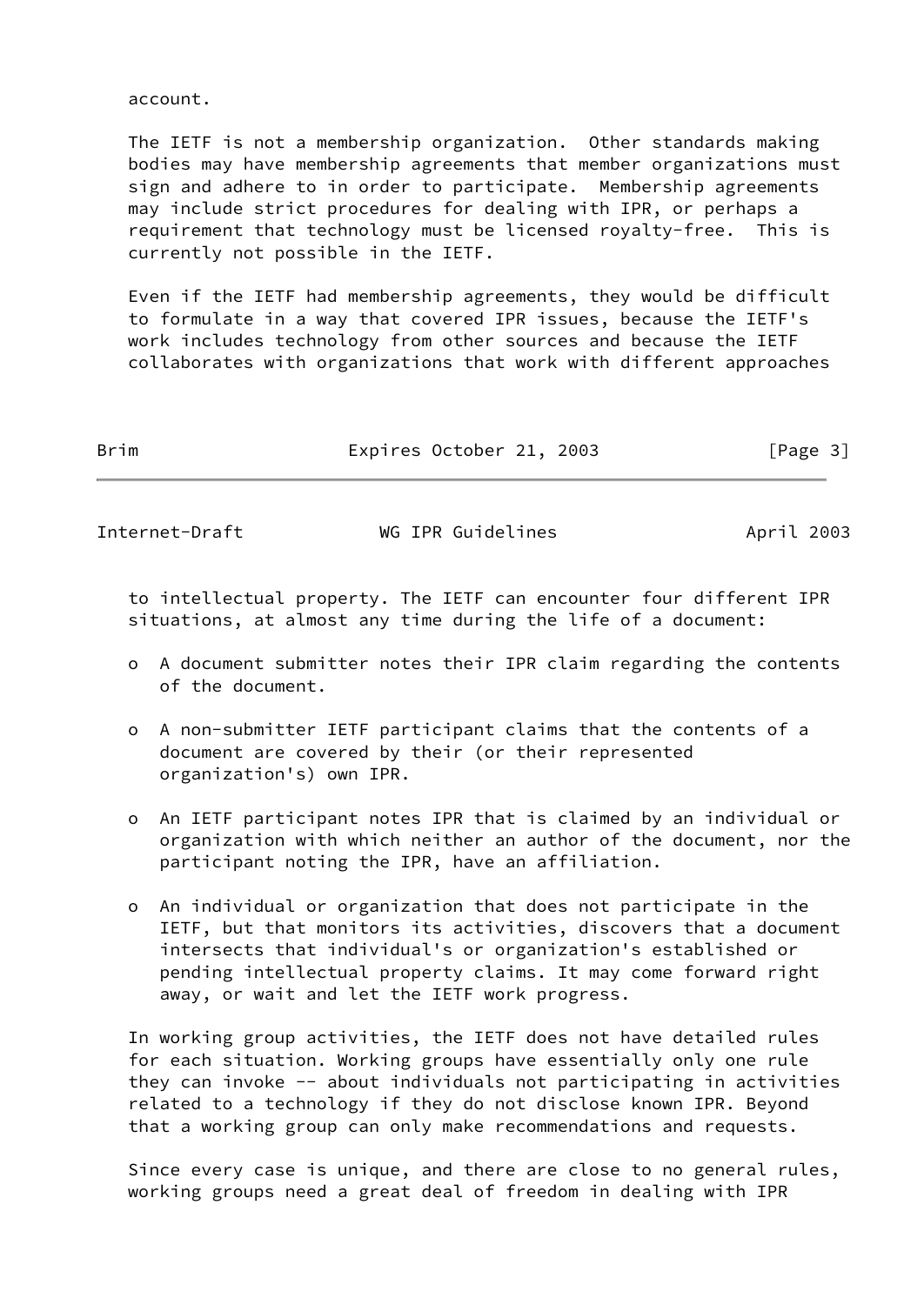issues. However, some amount of consistency is important so that both contributors and users of eventual standards can know what to expect.

#### <span id="page-4-0"></span>[3](#page-4-0). The Approach

 The goal of this memo is not to make rules. The goal is to give working groups as much information as possible to make informed decisions, and then step out of the way. The other IPR working group memos  $\lceil 3 \rceil \lceil 4 \rceil$  lay out what needs to be done once a particular piece of technology is selected as a working group draft. However, this doesn't help when a working group is trying to decide whether or not to select a technology in the first place. This third memo is written to help in making that decision. We want to build a conceptual framework, a new set of "common knowledge", to make it easier for working groups to deal with intellectual property issues.

 To do so, we first present a number of "case studies" in [Section 4](#page-4-1) - real events that have happened in recent years, and how different working groups dealt with them -- plus notes on possible lessons to

Brim Expires October 21, 2003 [Page 4]

<span id="page-4-2"></span>Internet-Draft WG IPR Guidelines April 2003

be learned. In **Section 5**, we expand on these lessons and try to extract general principles.

<span id="page-4-1"></span>[4](#page-4-1). Case Studies

 The best way to know what works in dealing with IPR is to look at past attempts to do so. The following are selected as cases from which general lessons might be extracted. Other lessons might be extracted from other cases, but the cases below cover all of the important ones.

## <span id="page-4-3"></span>[4.1](#page-4-3) PPP CCP and ECP

 The PPP Working Group adopted technology for PPP's Connection Control Protocol and Encryption Control Protocol which it knew was patented. They indicated to the IESG that they believed the patented technology was the best approach, and was better than no standards at all.

At that time, under the policies documented in RFC  $1602$  [\[5](#page-18-2)] (the precursor to [RFC 2026](https://datatracker.ietf.org/doc/pdf/rfc2026)), progress on any standard was to stop at the Proposed Standard phase until specific assurances about licensing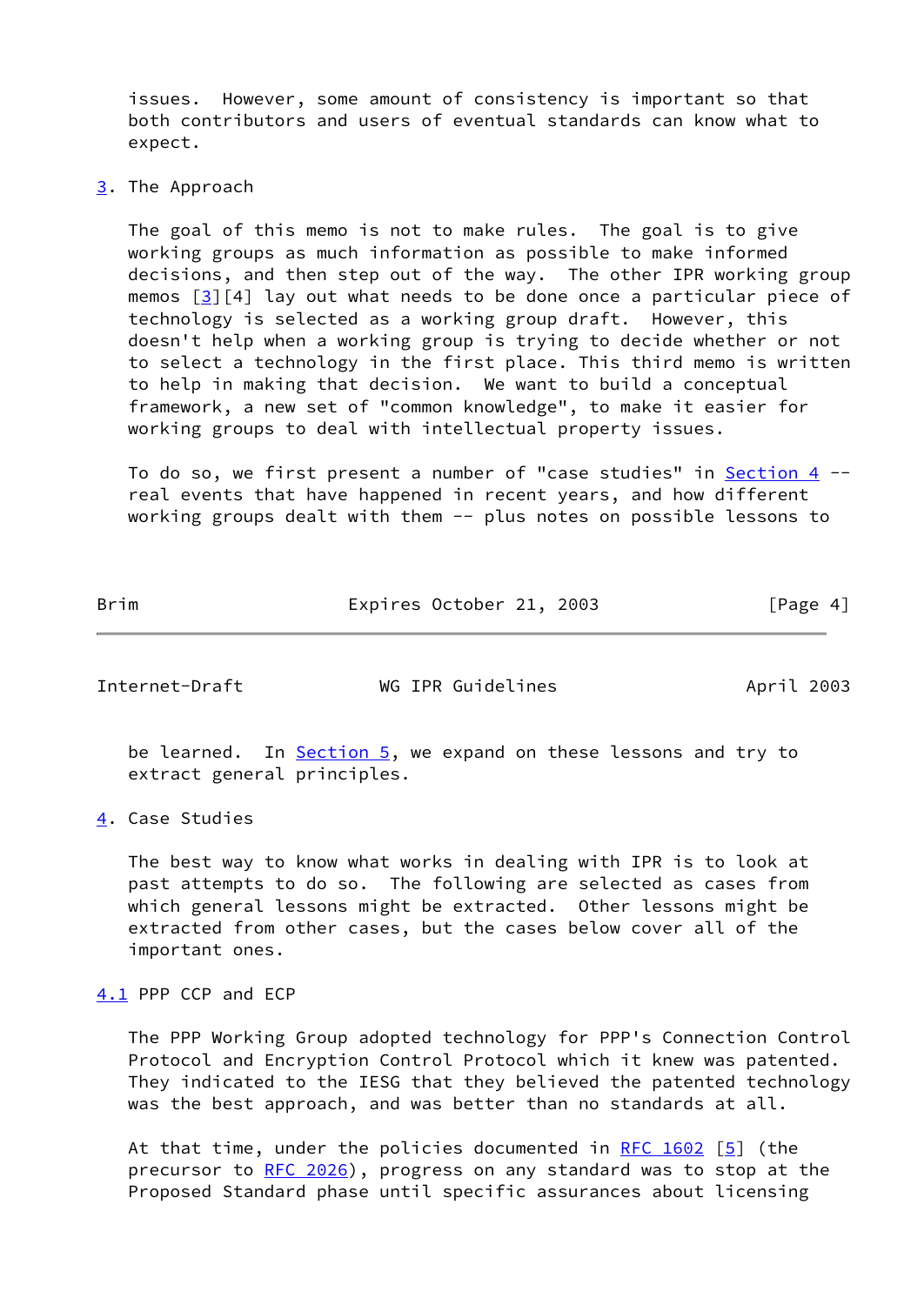terms could be obtained from all IPR claimants. However, as described in [RFC 1915](https://datatracker.ietf.org/doc/pdf/rfc1915)  $[1]$  $[1]$ , in the case of PPP ECP and CCP, the IPR claimant balked at the requirement for specific assurances.

 Finally, with support from the working group, a variance was granted to the [RFC 1602](https://datatracker.ietf.org/doc/pdf/rfc1602) procedures. If it hadn't been granted, the ECP and CCP standards could have been blocked permanently.

Lessons:

 o IPR claimants, even when their intentions are good, may strongly resist being forced to make specific public statements about licensing terms. If explicit statements of licensing terms are required, then the publicly stated terms will probably be "worst-case", which would provide little useful information.

<span id="page-5-0"></span>[4.2](#page-5-0) IPS WG (IP Storage)

 The IPS (IP Storage) Working Group evaluated technology developed outside of the working group, "secure remote password" (SRP, [RFC 2945](https://datatracker.ietf.org/doc/pdf/rfc2945)  $[6]$  $[6]$ ). At the time, there was one known IPR claim, and the proposed licensing terms were apparently reasonable. SRP had become a proposed standard without going through any working group, so IETF participants may have been less likely to notice it in order to make statements about IPR. In any case, two more possible IPR claims were uncovered after the IPS working group had already decided to make SRP

Brim Expires October 21, 2003 [Page 5]

<span id="page-5-1"></span>Internet-Draft WG IPR Guidelines April 2003

 required. One of the possible IPR claimants did not make a strong IPR claim itself, and did not want to take the time to determine whether it actually had a claim, though it acknowledged it might have a claim. In both cases it was difficult to obtain concrete information on possible licensing terms, even though words like "reasonable" and "non-discriminatory" were used in the IPR statements. Rumors of what they might be like did not sound good. The working group participants took the claims, potential and otherwise, very seriously, and decided not to use SRP after all, even though they had already chosen it based on other criteria.

Lessons:

o IPR claims may appear at any time in the standards process.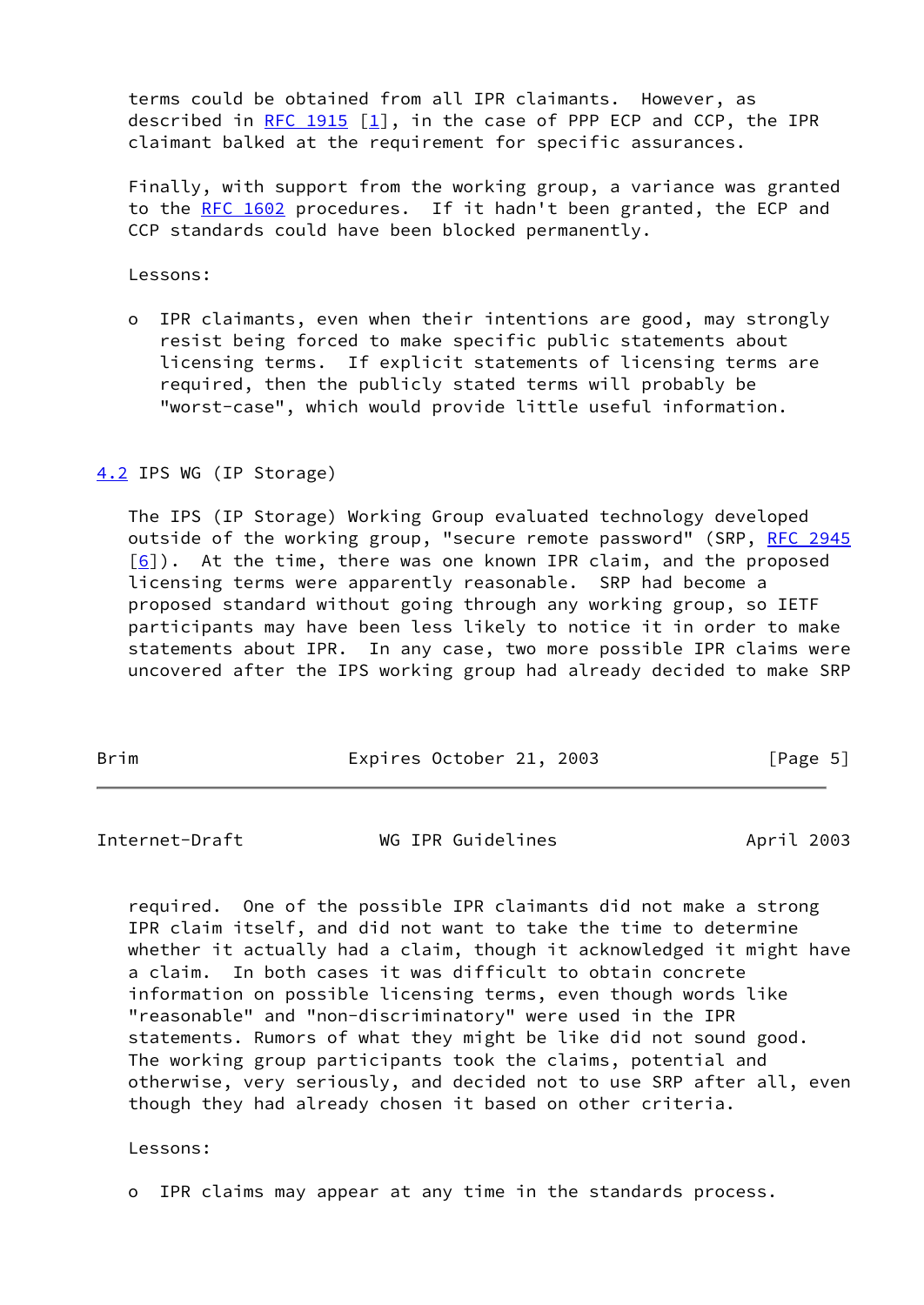o Take impreciseness seriously. Attempt to get clarification on both IPR claims and licensing terms.

#### <span id="page-6-0"></span>[4.3](#page-6-0) PEM and PKI issues

 PEM (Privacy-Enhanced Mail) wanted to use public key technology. In the mid-90s, the basic principles of public key infrastructure had been patented for years. The patent holder had shown a tendency to actively enforce its rights, and to prefer software sales to licensing. This was seen as a significant potential issue, one which could possibly interfere with the easy deployment of Internet technology. However, there was no alternative technology that came close to its capabilities. Adopting an alternative would have damaged the standard's usefulness even more than adopting a technology with IPR claims. The case was so compelling that the working group participants decided to move forward on standardizing it and even requiring it.

 One factor which was noted was that the patents were mature, and would expire within a few years. That meant that although the patents might be significant to start with, they would not be in the long run. This lowered the perceived risk of using the IPR-impacted technology.

Lessons:

- o IPR is just one issue in deciding whether to adopt a technology.
- o IPR is not an all or nothing issue. There are different types and levels of IPR protection.
- o The IPR's lifecycle phase can be a consideration.

| Brim<br>Expires October 21, 2003 | [Page 6] |
|----------------------------------|----------|
|----------------------------------|----------|

<span id="page-6-2"></span>Internet-Draft WG IPR Guidelines April 2003

<span id="page-6-1"></span>[4.4](#page-6-1) CDI WG (Content Distribution Internetworking)

 The CDI (Content Distribution Internetworking) Working Group laid out an overall architecture and found that a number of included technologies had IPR claims associated with them, based on work done before the working group was started. The working group participants decided there was little chance of producing alternative technologies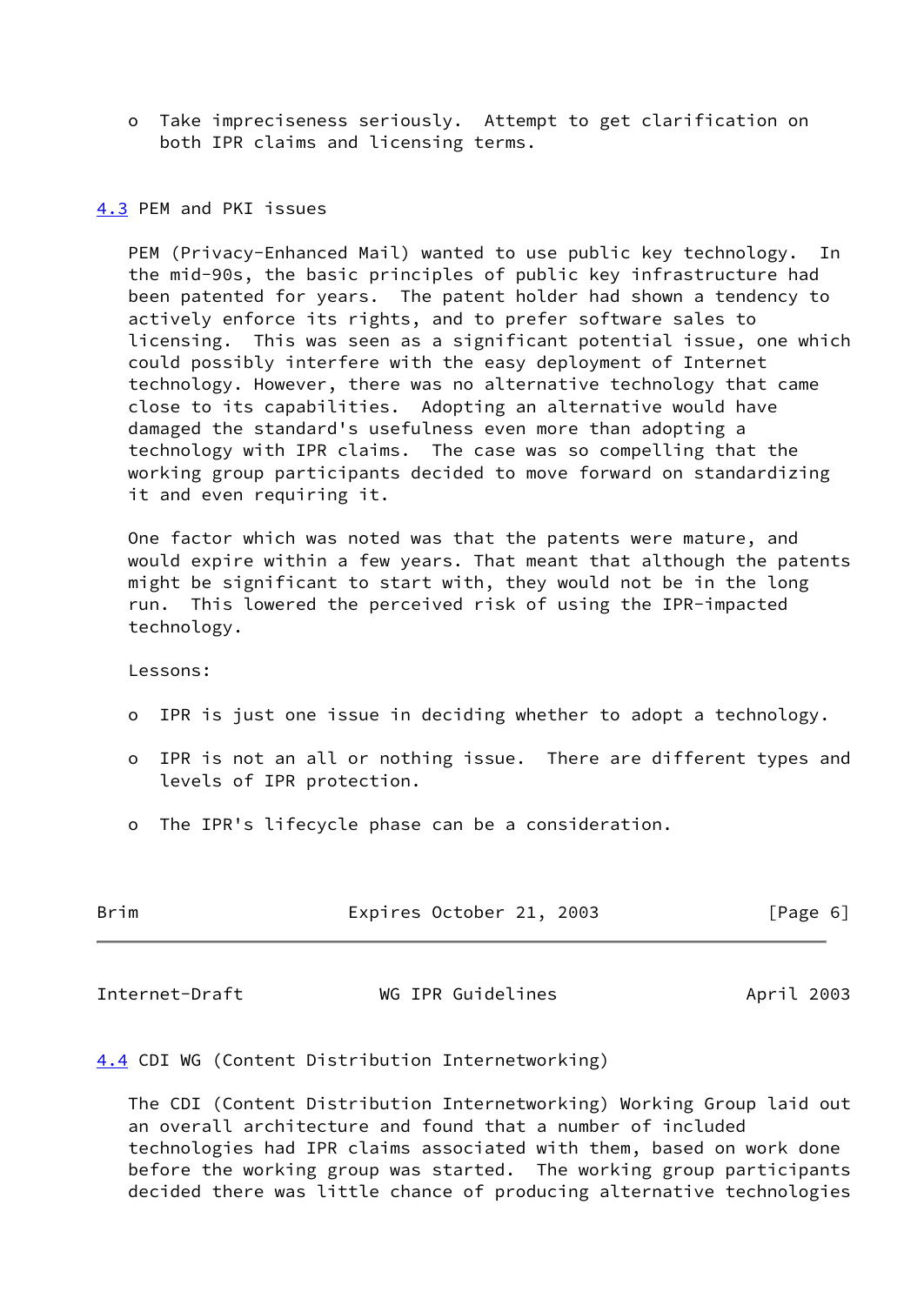which were as useful and which did not run up against these IPR claims. As usual, there was no good way to evaluate claims and possible licensing terms until after the technology had been completely specified (at the earliest).

 However, working group participants generally thought they had a good idea what to expect from each other with regard to licensing, and in fact expected few if any problems. The expected risks were low enough that they thought the ultimate benefits of using the technologies outweighed the expected burden of the IPR issues. The working group participants decided they did not need to consider IPR as an issue in determining which technologies to adopt.

Lessons:

 o Past experience with patent claimants can be used as a significant factor in evaluating the possible impact of IPR. It can lead to enough mutual trust that concerns about licensing terms do not slow the working group down.

<span id="page-7-0"></span>[4.5](#page-7-0) VRRP (Virtual Router Redundancy Protocol)

 The working group was standardizing VRRP based on a protocol developed outside the IETF. The IPR claimant supported that protocol and stated that it would license its IPR for that protocol if it became the standard, but not for the similar protocol the working group was developing. The working group participants decided to go ahead and standardize the protocol developed in the working group anyway. The IPR claimant has only claimed its patent when someone else claimed a patent against it. There is no evidence that the working group participants actually thought about the implications of the IPR claim when it went ahead with its choice of protocol.

Lessons:

 o IPR claims should never be disregarded without good cause. Due diligence should be done to understand the consequences of each claim.

Brim Expires October 21, 2003 [Page 7]

<span id="page-7-1"></span>Internet-Draft WG IPR Guidelines April 2003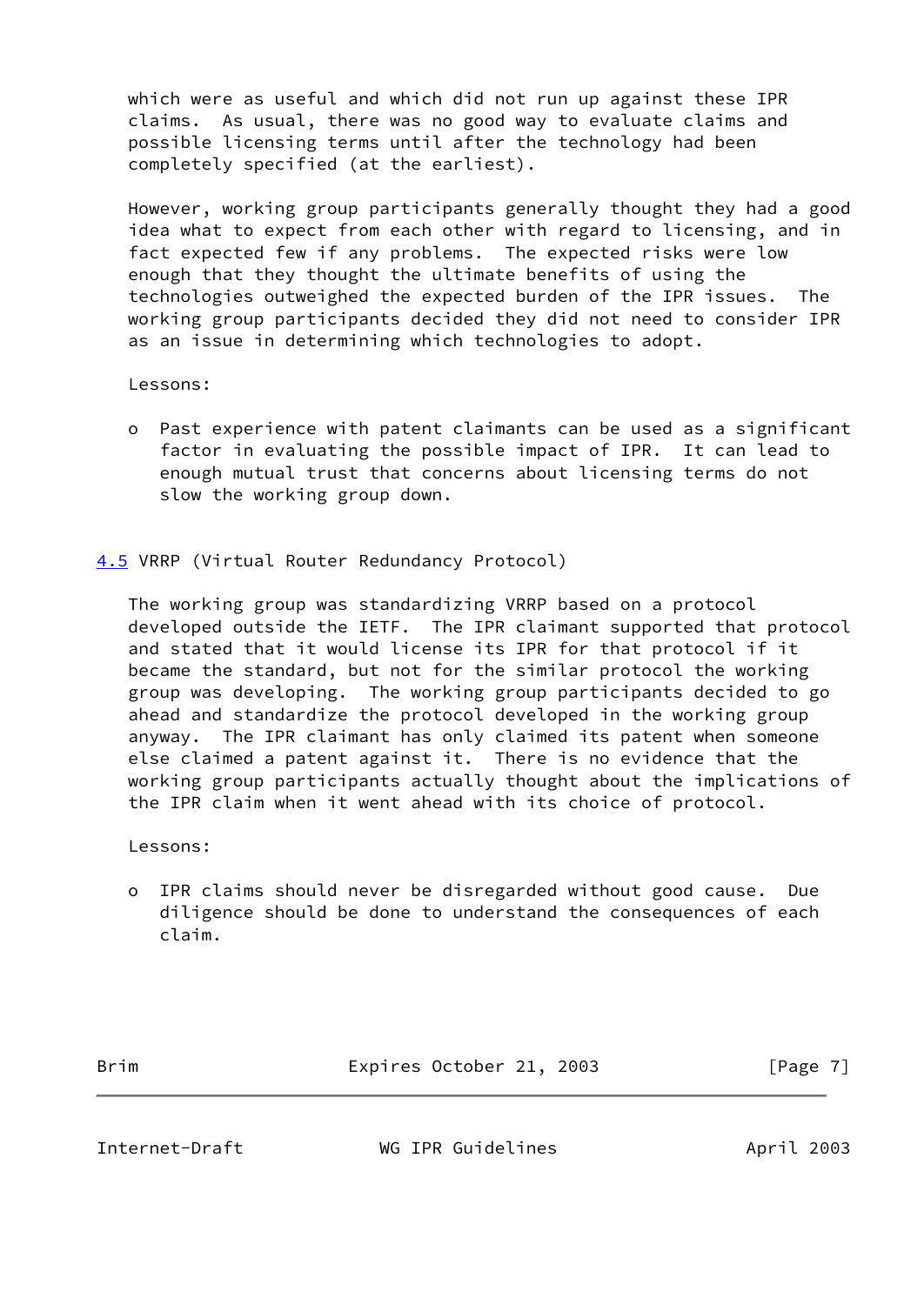# <span id="page-8-0"></span>[4.6](#page-8-0) Secure Shell (SecSH)

 This is primarily an unfinished trademark issue, not a patent issue, since the patent issue has been worked out outside of the IETF. The holder of a trademark wants the IETF to stop using "SSH" in the names and bodies of its proposed standards. The working group participants have thought through the details of the claims, and possible implications and risks, and decided to go ahead and continue using the names as they are now.

#### Lessons:

 o Working group participants can evaluate IPR claims not only for their possible validity, but also for the risk of misjudging that validity. The impact of honoring the IPR claim may be major or minor.

## <span id="page-8-1"></span>[4.7](#page-8-1) IDN (Internationalized Domain Name)

 The IDN working group dealt with a number of IPR claims. Several were made which did not overlap with the technology -- the IPR claimants said the patents were being announced just in case the working group decided to go that way. In one case, even though a patent was announced as purely defensive, many working group participants investigated the claims themselves. They concluded that it did not overlap.

 In one case, an IPR claimant asserted that the working group's documents, and in fact the IETF as a whole, were infringing on its rights. Individual working group participants consulted with their legal advisers, concluded that the claims would not overlap the working group's developing technology, and decided that they need not be concerned about the claims. This was reflected in the direction the group as a whole decided to take.

 In another case, patent claims were asserted that appeared to be derived from WG discussion, rather than vice versa (or independent discovery). The claimants were known to be following the WG's work when the ideas were proposed, and their patent filing was considerably subsequent to that time.

 In 2000 the IDN working group discovered a patent that some participants thought might apply to one of their main drafts. If it did, it could affect their work profoundly -- to the extent that some suggested that if they could not work out reasonable licensing terms with the IPR claimant they might just disband. As a group and individually, participants corresponded with IPR claimant in order to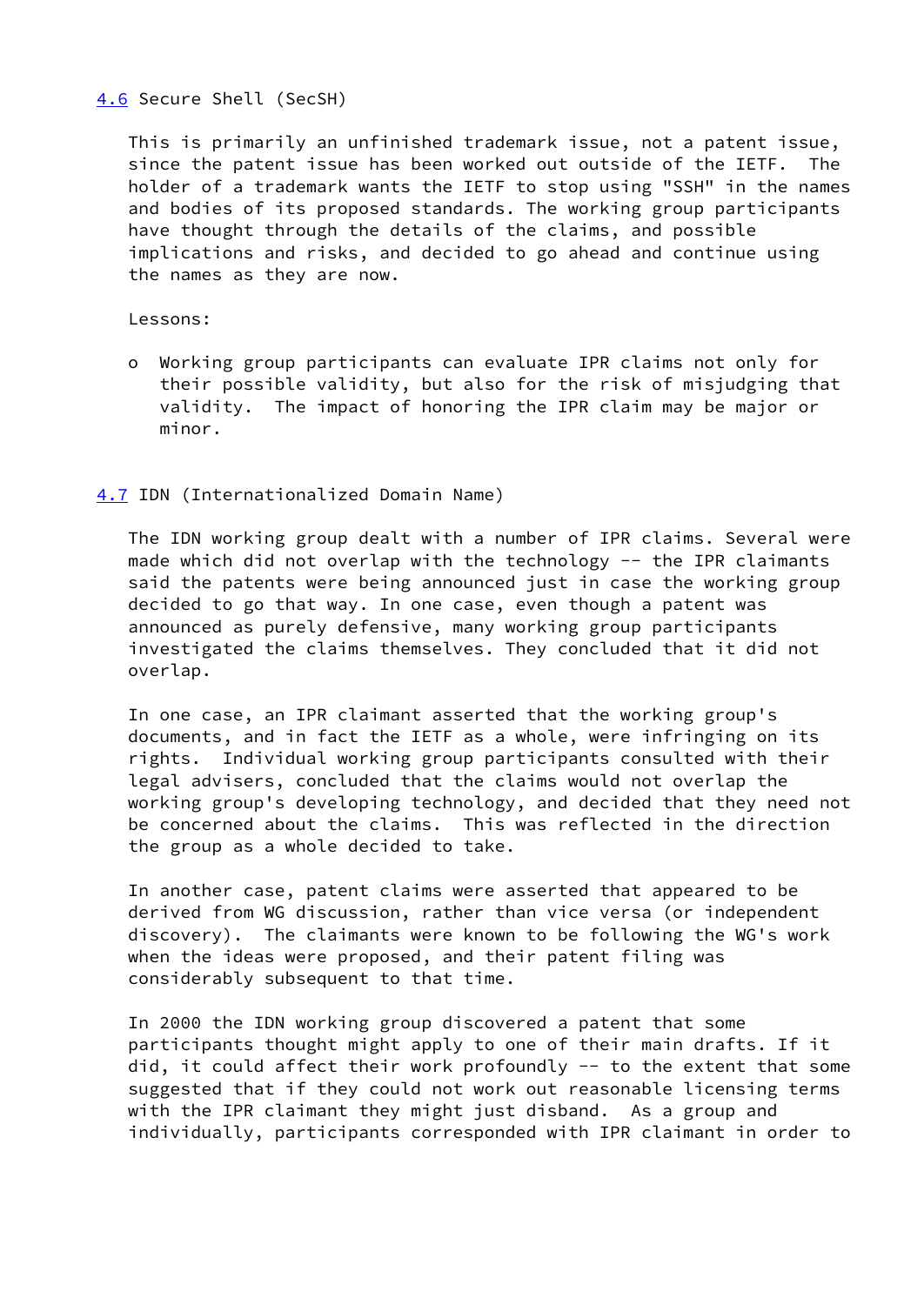<span id="page-9-1"></span>Internet-Draft WG IPR Guidelines April 2003

 get an explicit statement of licensing terms, preferably royalty-free. By doing so they gained a better understanding of just which WG activities were seen as infringing on the patent, and at least some understanding of the IPR claimant's intentions and philosophy. Since the patent holder seemed to have an interest in using the patent for profit, the group discussed the issues on its mailing list. They overtly talked about how they could change their proposed technology to avoid having to contest the patent, and the extent to which the patent might be countered by claims of prior art. Meanwhile, individually they were talking to their legal advisors. Gradually, a collective opinion formed that the working group documents did not infringe on the patent. Since then, the patent has been ignored. However, they are keeping a watchful eye out for continuation patents which might have already been submitted.

#### Lessons:

- o It's sometimes beneficial to push IPR claimants to find out what they think their claims cover and what their licensing terms are.
- o Possibilities of prior art should be considered.
- o It's all right, and sometimes beneficial, to discuss IPR claims and gather information about possible prior art on the group list. The results of such discussion can be considered when deciding whether to develop a technology (but remember that neither the IETF nor any working group takes a stand on such claims as a body, and the group is not the best place to get legal advice).

## <span id="page-9-0"></span>[5](#page-9-0). General Principles

 Given the case studies above, there are a few principles that working groups can start with in dealing with IPR. Of course every working group needs to develop and follow its own consensus, and actual treatments will vary as much as they have in the past. However, every working group also needs to take IPR seriously, and follow these general principles.

#### <span id="page-9-2"></span>[5.1](#page-9-2) Types of IPR

 A primer on the different types of IPR would be large, unreliable, and redundant with other Working Group documents  $[2][3][4]$  $[2][3][4]$  $[2][3][4]$  $[2][3][4]$ . For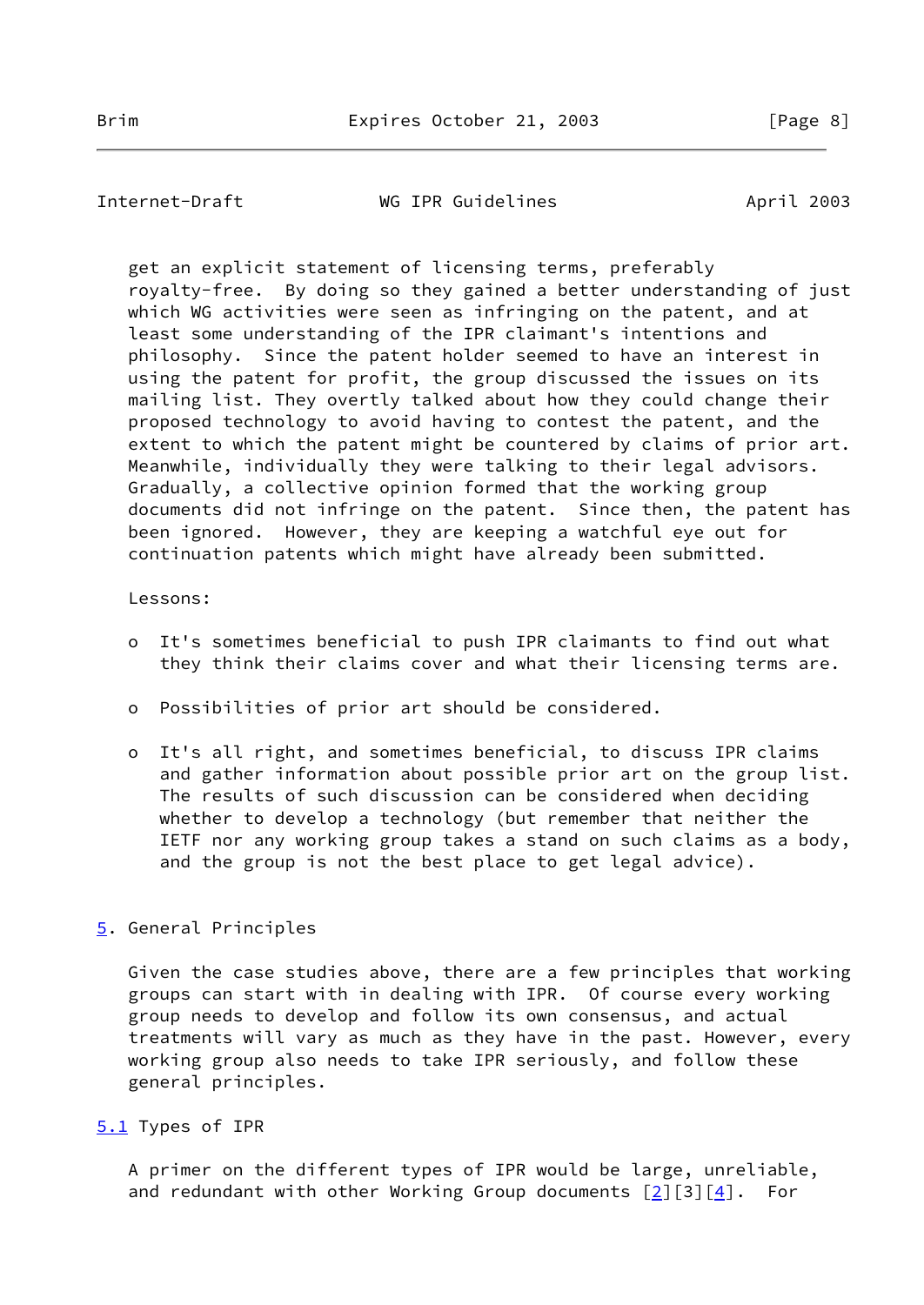informal exploration, see those documents and other relevant sources on the web. Readers with more serious concerns should consult their legal advisors. In the United States, briefly:

Brim Expires October 21, 2003 [Page 9]

<span id="page-10-1"></span>

Internet-Draft WG IPR Guidelines April 2003

- o Trademarks indicate the sources of goods. Service marks indicate the sources of services. They protect the use of particular marks or similar marks.
- o Copyrights protect the expressions of ideas (not the ideas themselves), in almost any form, and allow "fair use". Copyrights expire but they can be renewed.
- o Patents protect "inventions". They expire (utility patents expire after 20 years), but follow-on patents can cover similar technologies and can have nearly the same implications for use in the Internet as the original patents.

<span id="page-10-0"></span>[5.2](#page-10-0) When to think about IPR

 This memo does not describe IPR procedures for document authors or IPR claimants. Rather, this memo is for working groups that are trying to decide what to do about IPR claims related to their work. A working group as a whole needs to think about IPR issues:

- o when examining a technology, and deciding whether to initiate work on it.
- o when deciding whether to adopt a draft as a working group document.
- o when choosing between two or more working group drafts that use different technologies.
- o when deciding whether to depend on a technology developed outside the working group.
- o when comparing different kinds of IPR protection.

At each of these times, the working group is strongly encouraged to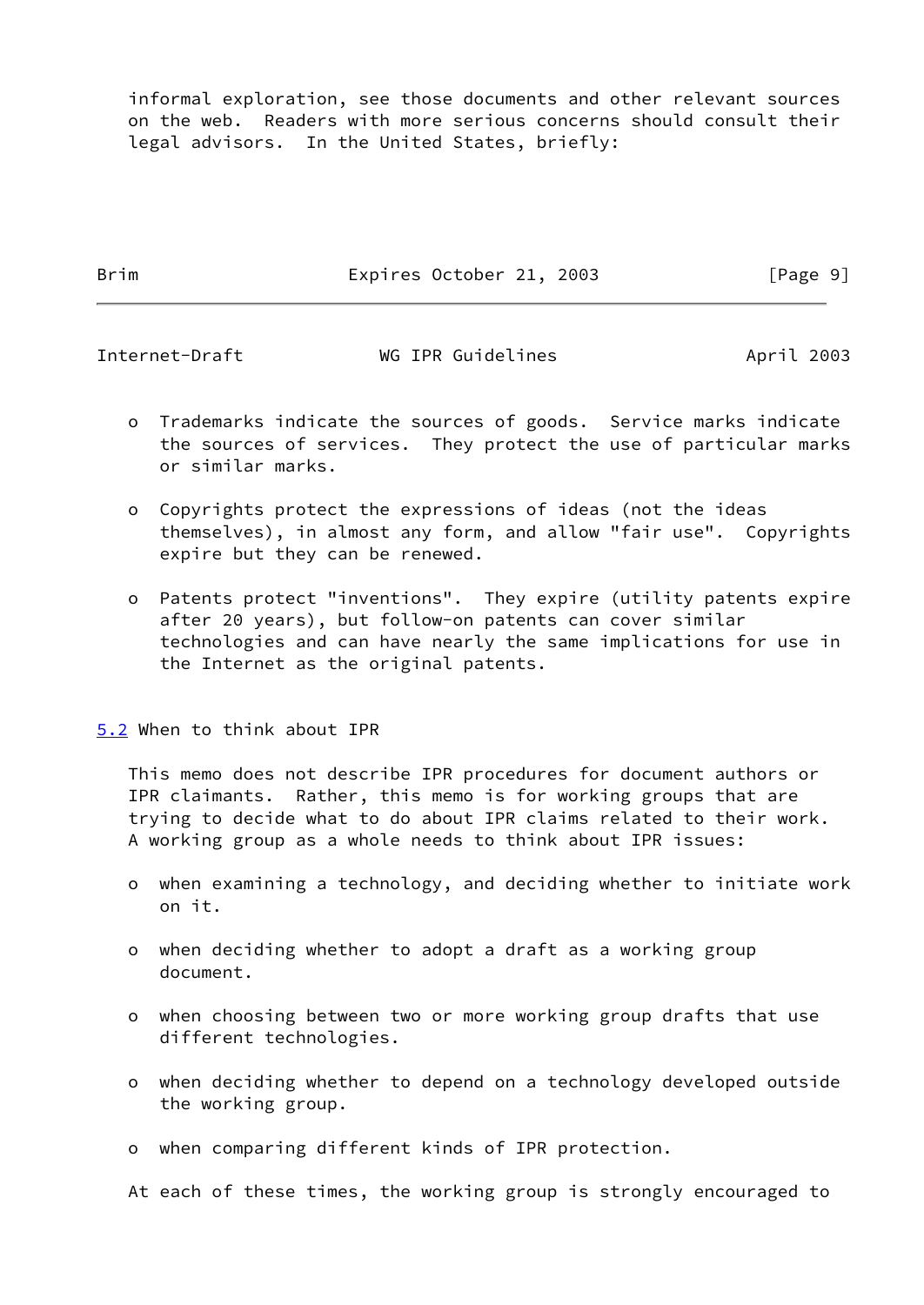solicit disclosure of IPR claims and licensing terms. A working group's job will be a lot easier if IPR details are discovered early, but it should realize that IPR claims may appear at any time. Working groups should anticipate that an IPR claimant might choose not to participate in the IETF, but instead to monitor from a distance while the relevant technology is being discussed and evaluated. Actual knowledge of IPR claims may therefore depend upon when a claimant steps forward during the course of a WG's deliberations.

<span id="page-11-0"></span>[5.3](#page-11-0) IPR as a Technology Evaluation Factor

Brim Expires October 21, 2003 [Page 10]

<span id="page-11-1"></span>Internet-Draft WG IPR Guidelines April 2003

 How do you weigh IPR claims against other issues when deciding whether to adopt a technology?

 The ultimate goal of the IETF is to promote the overall health, robustness, flexibility and utility of the Internet infrastructure. We base architectural decisions on our long-term extrapolations of requirements by thinking in these terms. When considering a particular technology, we compare it with other technologies not just for its elegance of design in and of itself, but also for how it fits in the bigger picture. This is done at multiple levels. It is examined for how it fits into the overall design of the working group's output, how it fits into the particular Internet infrastructure area, how it fits with work going on in other areas, and how it fits in the long view of the Internet architecture.

 Similarly, when evaluating a technology, working group participants consider IPR claims on it (including possible copyright issues with text describing it). The issue is not whether a particular piece of technology is IPR-impacted -- we use IPR-impacted technology every minute. The question is how much the IPR protection will limit the technology's usefulness in building a robust, highly useful Internet. Thus, the only significant questions are: is the IPR claim relevant, and if so what are the terms under which the technology can be used? When technology is free from IPR protection the answer is easy. When it is IPR-impacted, some terms make the IPR issues insignificant compared to the engineering issues. Other terms can make a technology unusable even if it is perfect otherwise.

The problem with IPR as a technology evaluation factor is that it is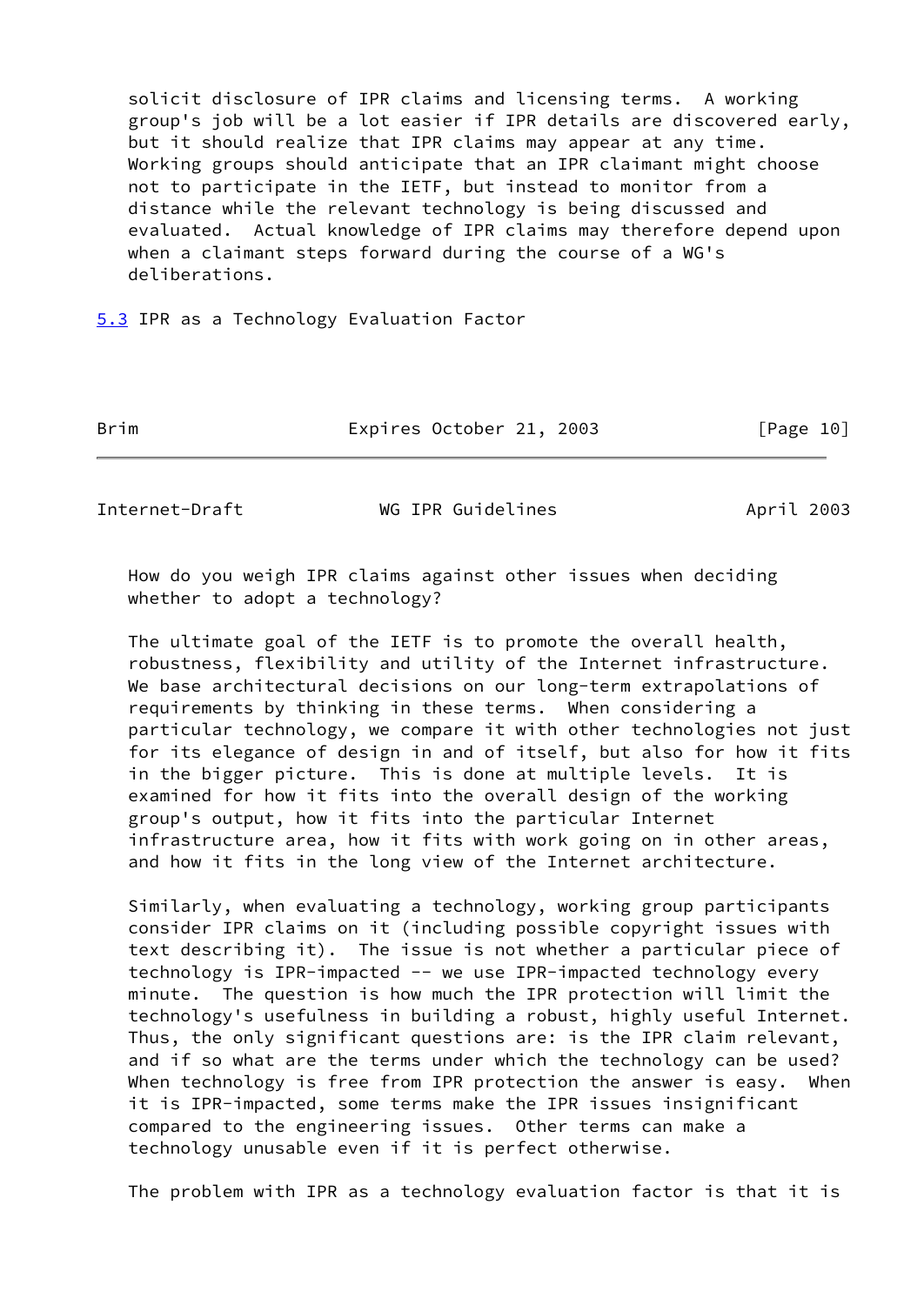unlikely that a working group, as an entity, can ever claim to have reached consensus on most IPR issues. The IETF as a whole, and a working group as a whole, takes no stance on the validity of any IPR claim. It would be inappropriate for a working group chair to declare that consensus had been reached that, for example, a company's patent was invalid. Individual participants will need to use whatever legal advice resources they have access to in order to form their own individual opinions. Discussions about the validity of IPR can take place under the auspices of the working group, in particular about relative risks of technology choices. Individual participants can take these discussions into account. The working group as a body may not take a stance on validity, but it may make choices based on perceived risk.

<span id="page-12-0"></span>[5.4](#page-12-0) Patents versus Pending Patents Applied For

 The IETF does not (cannot) expect IPR claimants to tell a working group specifically how they think a particular patent applies. If a patent has already been granted, the IETF can reasonably expect

Brim Expires October 21, 2003 [Page 11]

<span id="page-12-2"></span>Internet-Draft WG IPR Guidelines April 2003

 disclosure of the patent number and possibly the relevant IETF document sections, which will allow working group participants to explore details of the claims. If a patent has not yet been granted (or if knowledge of the patent is restricted, e.g. for security reasons), significantly less information is available. In most countries patent applications are published 18 months after they are filed, but in the USA that can be avoided if the applicant does not also file outside the USA. In some countries applications are a matter of public record, but details of pending claims can be modified at any time by the claim submitter before the patent is granted. It is not known before then what rights will actually be granted. Finally, rights can be contested in court, and nothing is final until the courts decide -- perhaps not even then. All the IETF can expect regarding a pending patent is disclosure that it exists, the related IETF documents, and possibly the relevant IETF document sections and some statement about licensing terms.

<span id="page-12-1"></span>[5.5](#page-12-1) Applicability: It's Hard to Prove a Negative

 Working group participants must make their own decisions about what level of confidence they need as to whether IPR is applicable. However, perfect knowledge is not a worthwhile goal.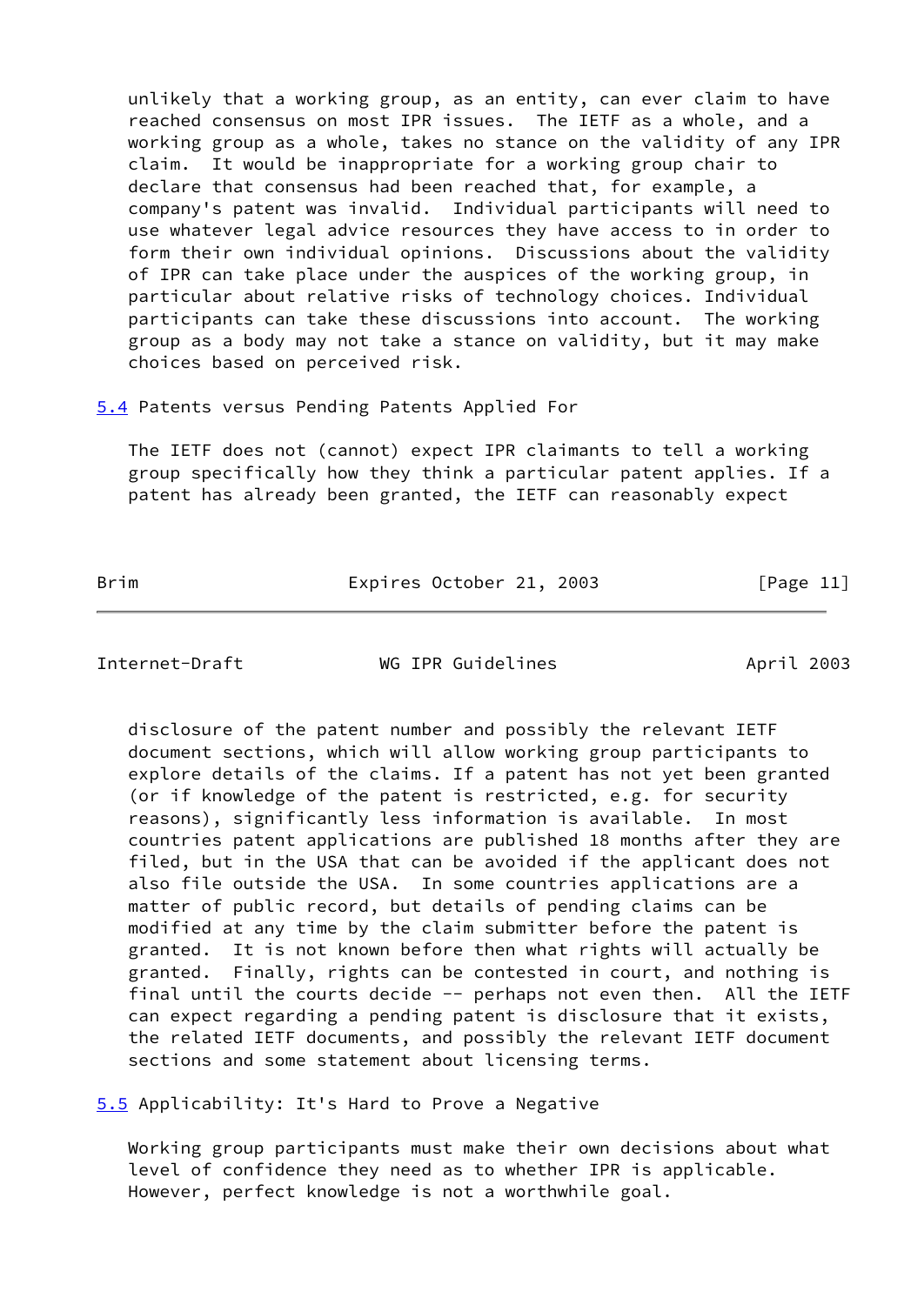In general, a working group should strive to find out about all IPR claims related to technologies it is considering, and at least the general facts about licensing terms for each case -- for example whether the terms will be royalty-free, or perhaps "reasonable and non-discriminatory". Working group participants should also investigate possibilities of prior art which would counter the IPR claims. However, even if the working group participants do exhaustive searches, both externally and internally to their employers, it is impossible to prove that a particular technology is not covered by a particular IPR claim, let alone prove that it is not covered by any IPR claim. Anything a working group adopts may, in the future, turn out to be IPR-impacted, although the IPR claim may not be discovered until years later. Claims are open to interpretation even after rights are granted. Drafts can be very fluid, even up to the time of last call, and IPR issues may unknowingly be taken on at any time. Absolute certainty about IPR claims is extremely rare.

 However, the level of confidence needed to consider IPR when evaluating a technology is often not hard to get to. There are cases where risk is high (e.g. where licensing terms may be onerous) and thus a high level of confidence about applicability is needed, but history shows that most of the time "rough" confidence is good enough. In any case, perfect confidence is usually impossible.

| Brim | Expires October 21, 2003 | [Page 12] |
|------|--------------------------|-----------|

<span id="page-13-1"></span>Internet-Draft WG IPR Guidelines April 2003

 In all cases, licensing terms are a more significant consideration than the validity of the IPR claims. licensing terms often do not limit the usefulness of the technology. It is difficult to be sure about the validity of IPR claims. If the licensing terms can be determined to be reasonable, then the IPR claims become much less important.

#### <span id="page-13-0"></span>[5.6](#page-13-0) Licensing Terms

 Licensing terms vary across a range from no license required at all to prohibitive. In general, working groups show a preference for technologies with IPR considerations in approximately the following order. This list does not constitute a rule, and every working group needs to take its own circumstances into account.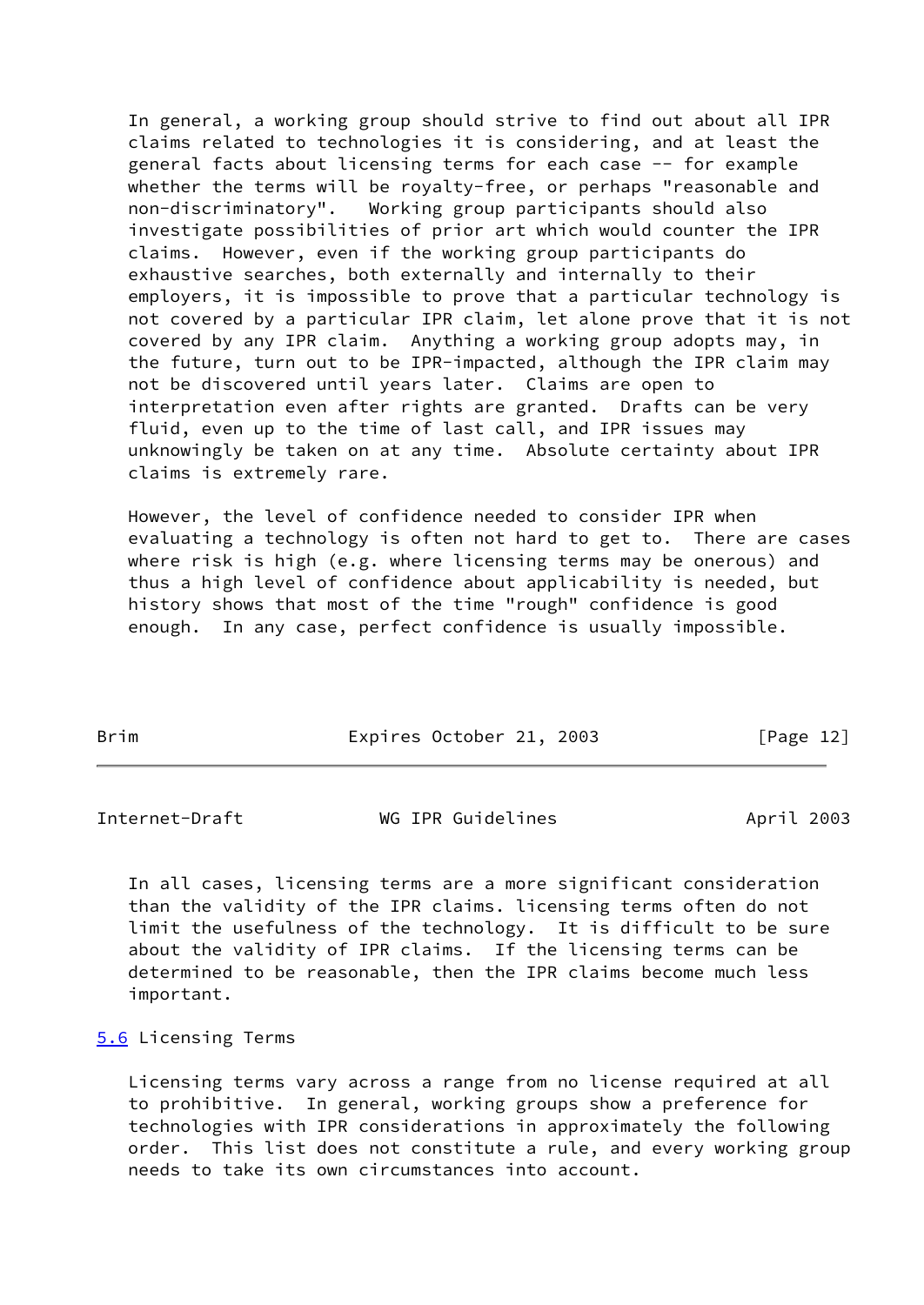- o IPR disclosed and licensed with no restrictions.
- o IPR licensed with no material restrictions, e.g. no trademark license required.
- o IPR licensed for a particular field of use but with no other material restrictions, e.g. licensed solely for implementations complying with a standard.
- o IPR licensed under royalty-free terms and reasonable and non-discriminatory restrictions.
- o IPR licensed under reasonable and non-discriminatory restrictions. This may include payment of a royalty.
- o IPR which is otherwise licensable.
- o IPR which is not licensable, i.e. which is only available as an implementation.
- o IPR which is not available under any conditions.

 Many IPR claimants do not like to publish specific terms under which they will issue licenses. They may use standard terms for many licensees, but they prefer to negotiate terms for some. Therefore, do not expect any IPR disclosure statement to lay out detailed blanket terms for licensing.

 If an IPR disclosure statement lists only vague terms, that doesn't mean the terms that will be offered in individual licenses will be any worse than those offered in an IPR disclosure that makes very specific statements. Obviously, if an IPR claimant refuses to suggest any terms at all, the working group is going to have trouble

| Brim | Expires October 21, 2003 |  | [Page 13] |  |
|------|--------------------------|--|-----------|--|
|      |                          |  |           |  |

Internet-Draft WG IPR Guidelines April 2003

evaluating the future utility of the technology.

 There is a class of restriction which involves "reciprocity", in which the IPR claimant's patented technology may be used by an implementer of the IETF standard ("licensee") as long as the licensee allows the IPR claimant to use the licensee's own patented technology covering the standard under comparable terms (this could be called "bilateral" reciprocity). A "general" or "universal" reciprocity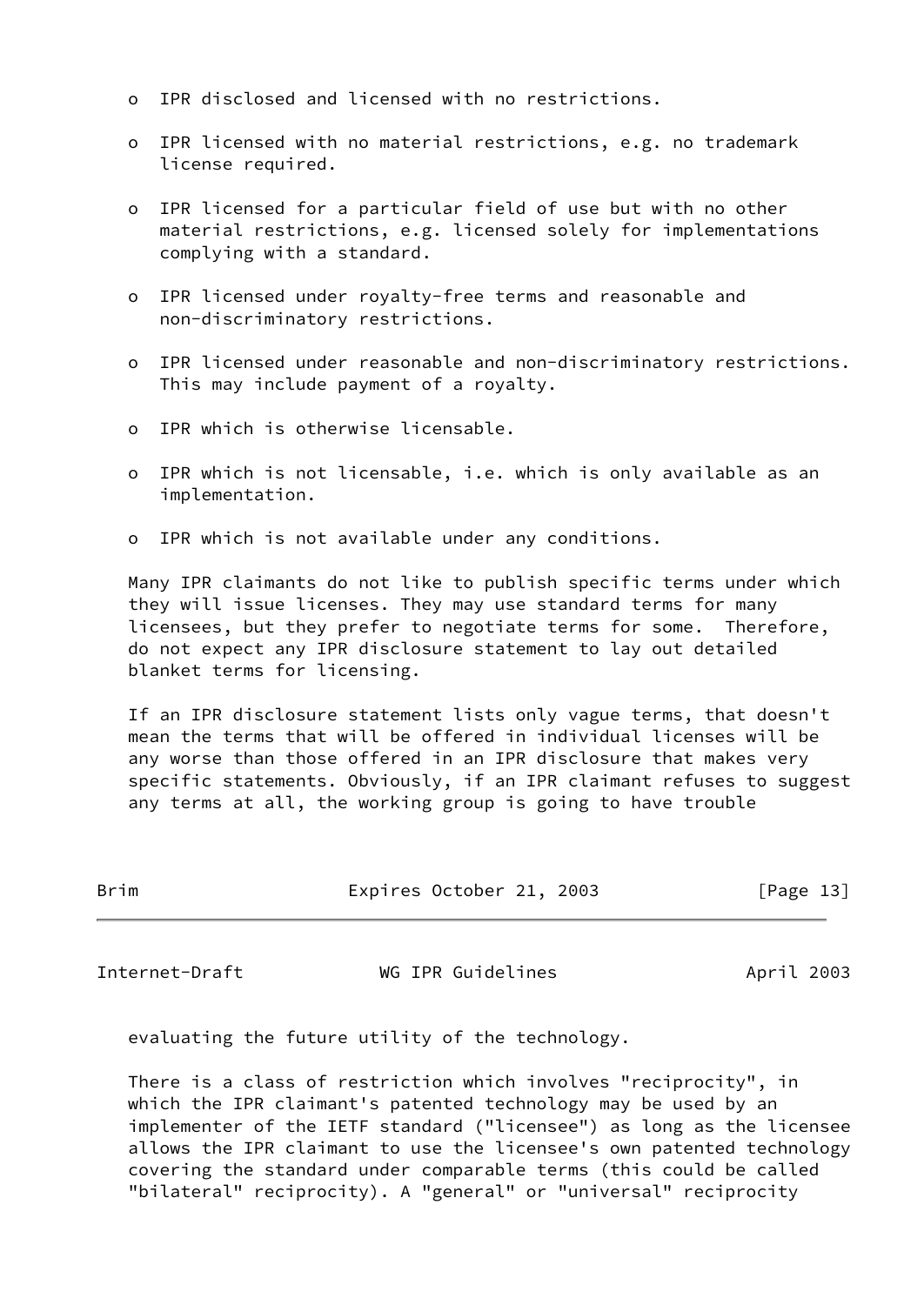restriction is also possible, under which the technology is made available royalty-free as long as the licensee does not enforce any IPR claims against the licenser.

 Words such as "reasonable", "fair", and "non-discriminatory" have no objective legal or financial definition. The actual licensing terms can vary tremendously. Also, IPR claimants have occasionally asserted that there were already sufficient licenses for a particular technology to meet "reasonable" multisource and competitiveness requirements and, hence, that refusing to grant any licenses to new applicants was both fair and non-discriminatory. The best way to find out what an IPR claimant really means by those terms is to ask, explicitly. It also helps to gather knowledge about licenses actually issued, for that technology or for others, and about other experiences with the IPR claimant.

 Despite the fact that IPR claimants often don't like to publish explicit terms, there are levels of vagueness, and individuals and even working groups can sometimes successfully push an IPR claimant toward less vagueness. Many employers of IETF participants know that that IETF prefers explicit terms, and do feel pressure to produce them.

 If working group participants are dissatisfied with the confidence level they can obtain directly about licensing terms for a particular technology, they can possibly extrapolate from history. In order for licensed technology to become a draft standard, at least two independent licenses need to have been issued. If the IPR claimant for the technology the working group is considering has licensed other technology in the past, there is a record of the sorts of terms they are willing to grant, at least in those two specific cases. This sort of thing is weak but everything counts, and it may be of some help.

 In many jurisdictions that issue patents, inventors are required to file patent applications within 12 months of public disclosure or use of a novel method or process. Since many of these jurisdictions also provide for publication of pending patent applications 18 months after a patent application is filed, the ability to determine whether or not claims have been made at all relating to a particular

Brim Expires October 21, 2003 [Page 14]

<span id="page-15-0"></span>Internet-Draft WG IPR Guidelines April 2003

technology increases 30 months (12 + 18) after the public disclosure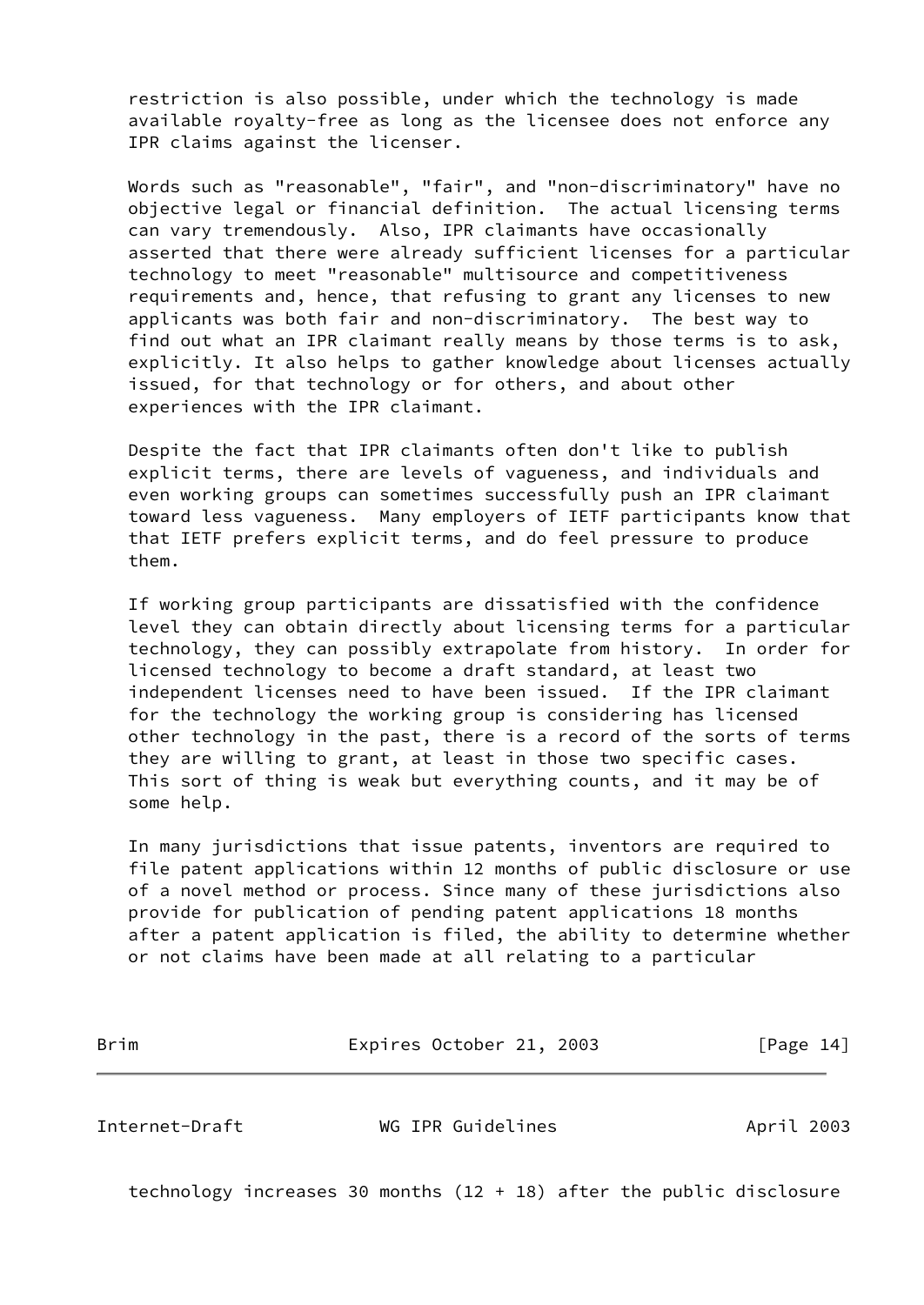or use of that technology.

# <span id="page-16-0"></span>[5.7](#page-16-0) Third-Party Disclosure of IPR Claims

 Formal procedures for third-party disclosures are outlined in [[3\]](#page-17-3). However, anyone considering such a disclosure is encouraged to engage in some preliminary exploration with the affected working group(s) beforehand (see  $Section 5.7.1$ ). third-party disclosure is a potential denial of service threat to the working group, and therefore it is good form to proceed slowly.

 Working group participants should be aware that third-party disclosure can be used, knowingly or unknowingly, to defocus and distract the working group and hinder its progress. They should evaluate 3rd party disclosures accordingly. WG chairs should be willing and able to discipline those they think are using the third-party disclosure system inappropriately. Those who think they are being unfairly blocked may take the matter up with the Area Directors and/or the IESG.

 All of the criteria for evaluating IPR claims discussed in the sections above apply in the case of third-party disclosures as well, to the extent they can be practiced.

## <span id="page-16-1"></span>[5.7.1](#page-16-1) Third-Party Disclosure Advice

 This subsection provides advice to those considering making third-party disclosures. While not strictly required, the actions described here are encouraged to aid working groups in dealing with the possible implications of third-party disclosures. In evaluating what (if anything) to do in response to a third-party disclosure, a WG may consider the extent to which the discloser has followed this advice (for example, in considering whether a disclosure is intended primarily to defocus and distract the WG).

 In general a potential discloser should exchange mail with the working group chair(s) first, to open the way for discussion. Also, if the potential discloser is not sure if the IPR claim applies, this is the time to reach some kind of agreement with the working group chair(s) before saying anything publicly. After discussion with the working group chair(s), the potential discloser should bring the issue to the attention of the working group, and to the attention of the IPR claimant if doing so is not too difficult. Such discussion should help the potential discloser to become more sure, one way or the other. If the potential discloser is sure the discovered IPR claim applies, and the IPR claimant does not submit a first party disclosure itself, then the potential disclosure is encouraged to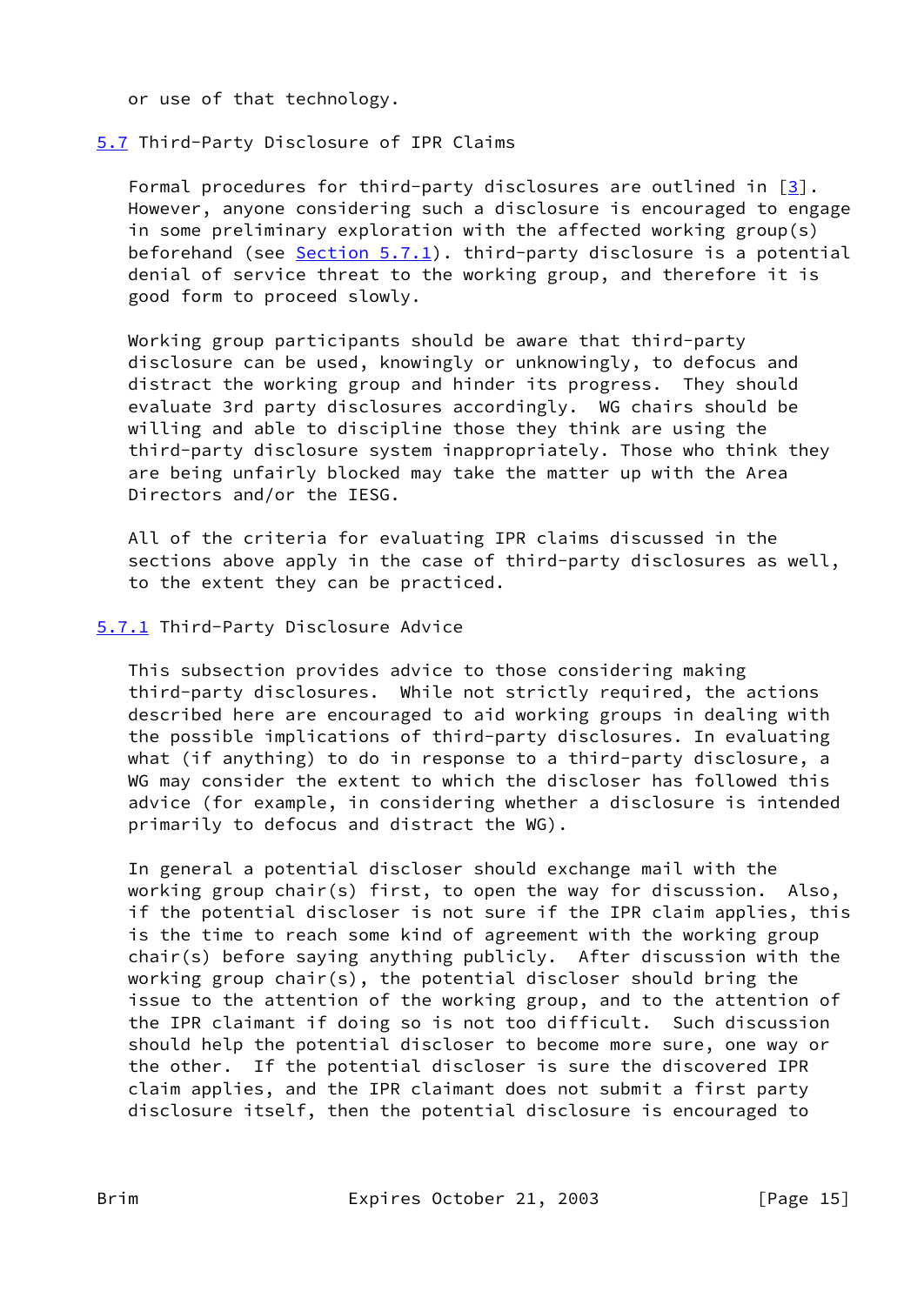<span id="page-17-1"></span>Internet-Draft WG IPR Guidelines April 2003

submit a third-party disclosure.

 Intellectual property often applies to more than one working group. A person thinking of making a third-party disclosure should consider what other working groups might be affected, and communicate with them in the same manner.

 Don't bring up IPR issues that are unrelated to the areas where the WG is focusing at that time. Don't bring claims to the WG's attention just in case it might go there in a few months, only if it has implications for current work. Messages to the working group list should be substantive, and a single message should focus on a specific issue. They can reference multiple claims or patents related to that issue.

<span id="page-17-0"></span>[6](#page-17-0). Security Considerations

 This memo relates to IETF process, not any particular technology. There are security considerations when adopting any technology, whether IPR claims are asserted against it or not. A working group should take those security considerations into account as one part of evaluating the technology, just as IPR is one part, but they are not issues of security with IPR procedures.

<span id="page-17-2"></span>[7](#page-17-2). Acknowledgments

 The editor would like to acknowledge the help of the IETF IPR Working Group. The editor would also like to thank the following for their extensive comments and suggestions: Robert Barr, David Black, Scott Bradner, Jorge Contreras, Paul Gleichauf, Keith Moore, Russell Nelson, Jon Peterson, Randy Presuhn, Pekka Savola, Valerie See, Bob Wyman, and Joe Zebarth.

Normative References

- <span id="page-17-4"></span> [1] Kastenholz, F., "Variance for The PPP Connection Control Protocol and The PPP Encryption Control Protocol", [BCP 3](https://datatracker.ietf.org/doc/pdf/bcp3), [RFC](https://datatracker.ietf.org/doc/pdf/rfc1915) [1915](https://datatracker.ietf.org/doc/pdf/rfc1915), February 1996.
- <span id="page-17-5"></span>[2] Bradner, S., "The Internet Standards Process -- Revision 3", [BCP](https://datatracker.ietf.org/doc/pdf/bcp9) [9](https://datatracker.ietf.org/doc/pdf/bcp9), [RFC 2026](https://datatracker.ietf.org/doc/pdf/rfc2026), October 1996.
- <span id="page-17-3"></span> [3] Bradner, S., "Intellectual Property Rights in IETF Technology", [draft-ietf-ipr-technology-rights-04](https://datatracker.ietf.org/doc/pdf/draft-ietf-ipr-technology-rights-04) (work in progress), April 2003.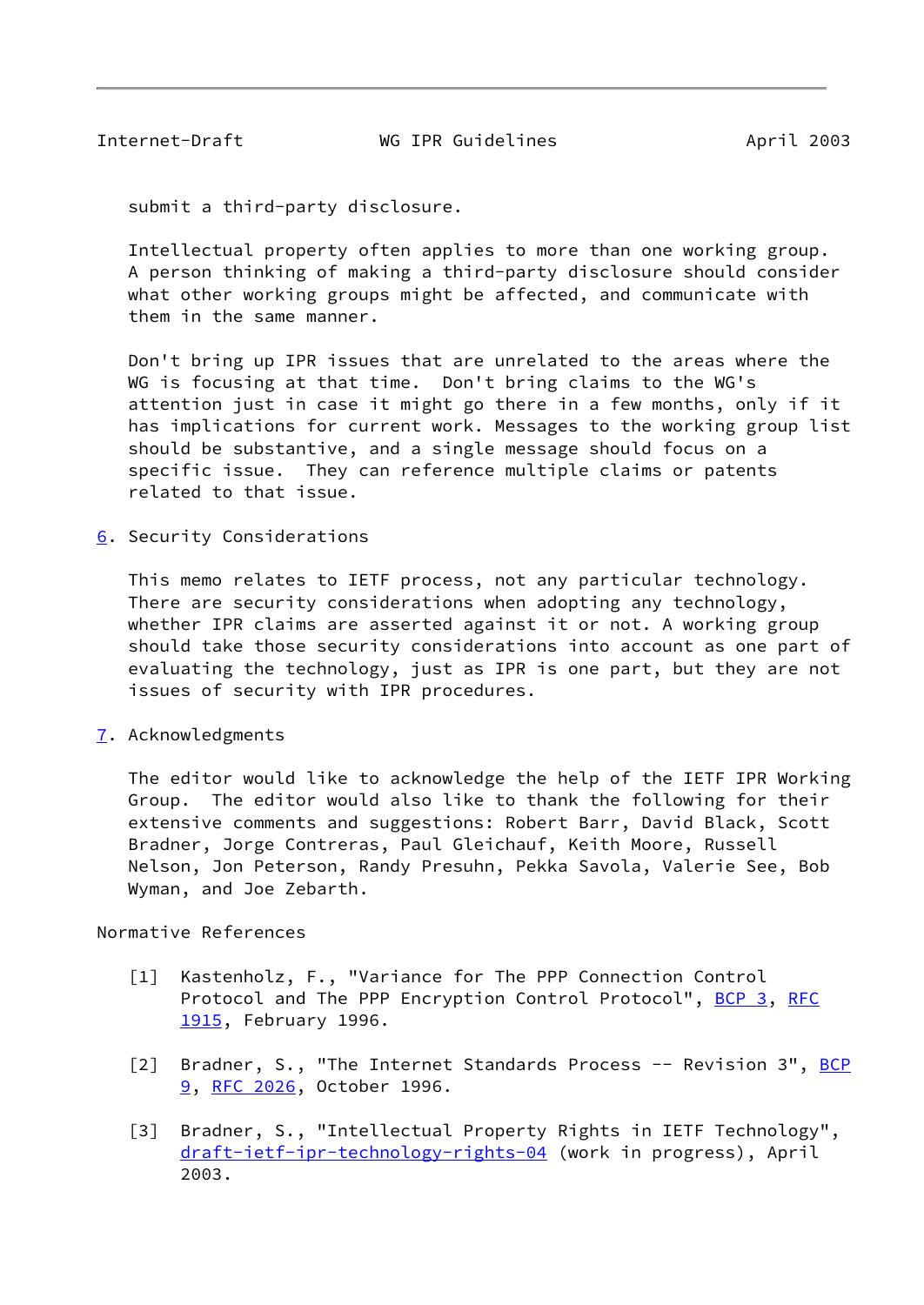<span id="page-18-1"></span> [4] Bradner, S., "IETF Rights in Submissions", [draft-ietf-ipr-submission-rights-04](https://datatracker.ietf.org/doc/pdf/draft-ietf-ipr-submission-rights-04) (work in progress), April

<span id="page-18-0"></span>

| Brim              |                        |                                    | Expires October 21, 2003                                     |            | [Page 16] |
|-------------------|------------------------|------------------------------------|--------------------------------------------------------------|------------|-----------|
| Internet-Draft    |                        |                                    | WG IPR Guidelines                                            | April 2003 |           |
|                   | 2003.                  |                                    |                                                              |            |           |
|                   | Informative References |                                    |                                                              |            |           |
| $\lceil 5 \rceil$ |                        | Revision 2", RFC 1602, March 1994. | Huitema, C. and P. Gross, "The Internet Standards Process -- |            |           |

<span id="page-18-3"></span><span id="page-18-2"></span>[6] Wu, T., "The SRP Authentication and Key Exchange System", [RFC](https://datatracker.ietf.org/doc/pdf/rfc2945) [2945](https://datatracker.ietf.org/doc/pdf/rfc2945), September 2000.

Author's Address

 Scott Brim Cisco Systems, Inc. 146 Honness Lane Ithaca, NY 14850 USA

EMail: sbrim@cisco.com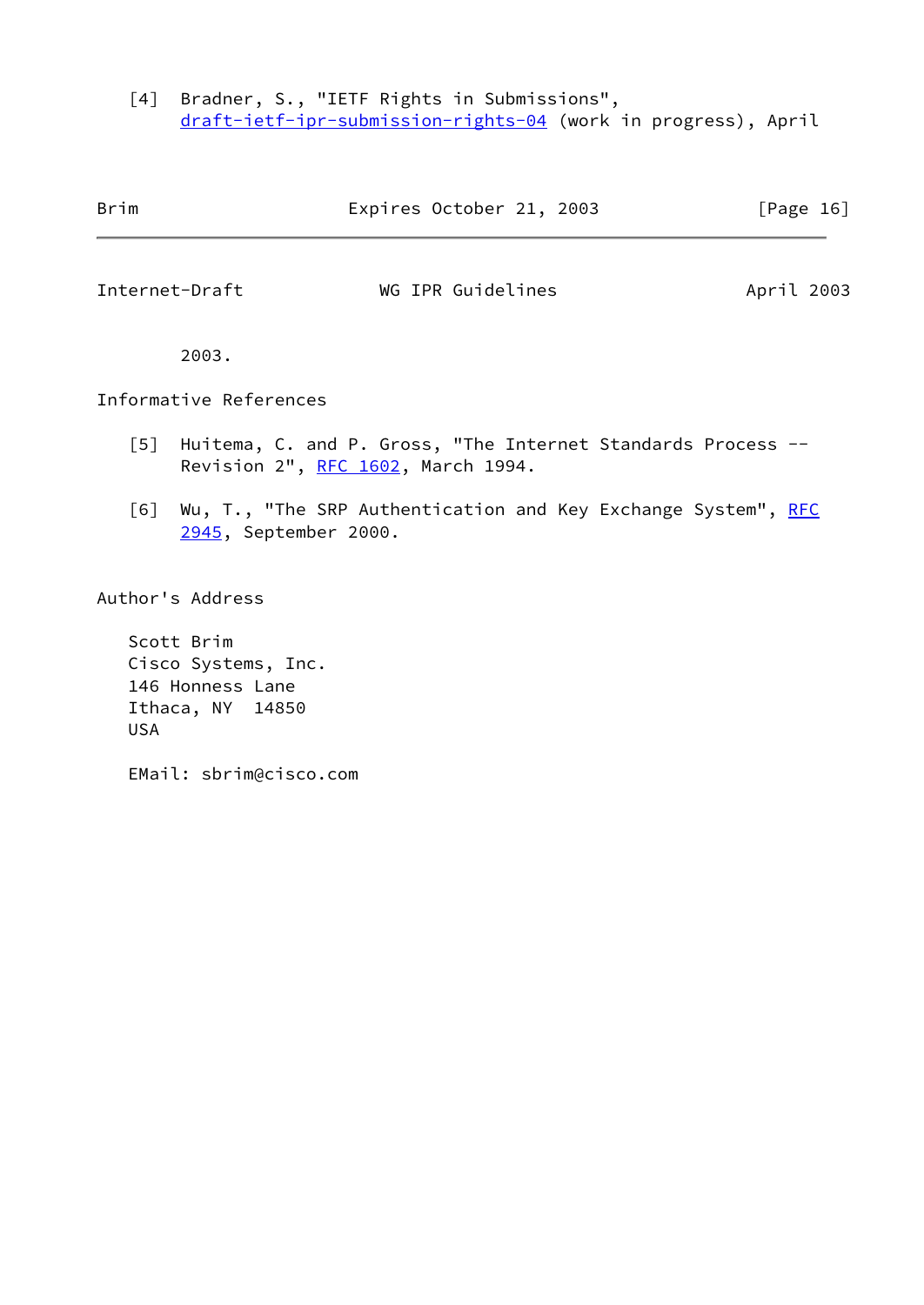Brim Expires October 21, 2003 [Page 17]

<span id="page-19-0"></span>Internet-Draft **WG IPR Guidelines** April 2003

Intellectual Property Statement

 The IETF takes no position regarding the validity or scope of any intellectual property or other rights that might be claimed to pertain to the implementation or use of the technology described in this document or the extent to which any license under such rights might or might not be available; neither does it represent that it has made any effort to identify any such rights. Information on the IETF's procedures with respect to rights in standards-track and standards-related documentation can be found in  $BCP-11$ . Copies of claims of rights made available for publication and any assurances of licenses to be made available, or the result of an attempt made to obtain a general license or permission for the use of such proprietary rights by implementors or users of this specification can be obtained from the IETF Secretariat.

 The IETF invites any interested party to bring to its attention any copyrights, patents or patent applications, or other proprietary rights which may cover technology that may be required to practice this standard. Please address the information to the IETF Executive Director.

Full Copyright Statement

Copyright (C) The Internet Society (2003). All Rights Reserved.

 This document and translations of it may be copied and furnished to others, and derivative works that comment on or otherwise explain it or assist in its implementation may be prepared, copied, published and distributed, in whole or in part, without restriction of any kind, provided that the above copyright notice and this paragraph are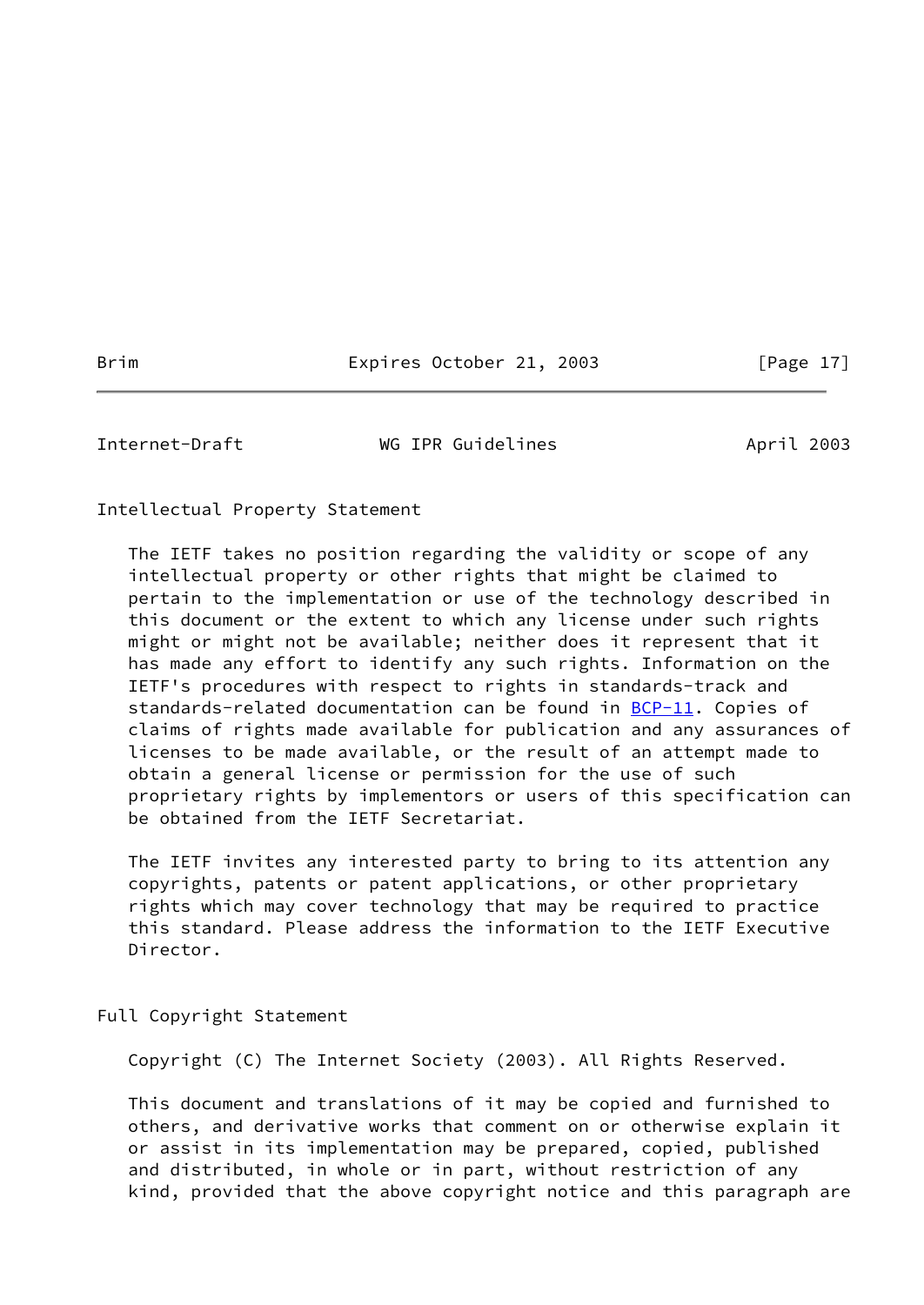included on all such copies and derivative works. However, this document itself may not be modified in any way, such as by removing the copyright notice or references to the Internet Society or other Internet organizations, except as needed for the purpose of developing Internet standards in which case the procedures for copyrights defined in the Internet Standards process must be followed, or as required to translate it into languages other than English.

 The limited permissions granted above are perpetual and will not be revoked by the Internet Society or its successors or assignees.

 This document and the information contained herein is provided on an "AS IS" basis and THE INTERNET SOCIETY AND THE INTERNET ENGINEERING TASK FORCE DISCLAIMS ALL WARRANTIES, EXPRESS OR IMPLIED, INCLUDING BUT NOT LIMITED TO ANY WARRANTY THAT THE USE OF THE INFORMATION

| Brim | Expires October 21, 2003 |  | [Page 18] |
|------|--------------------------|--|-----------|
|      |                          |  |           |

Internet-Draft WG IPR Guidelines April 2003

 HEREIN WILL NOT INFRINGE ANY RIGHTS OR ANY IMPLIED WARRANTIES OF MERCHANTABILITY OR FITNESS FOR A PARTICULAR PURPOSE.

Acknowledgement

 Funding for the RFC Editor function is currently provided by the Internet Society.